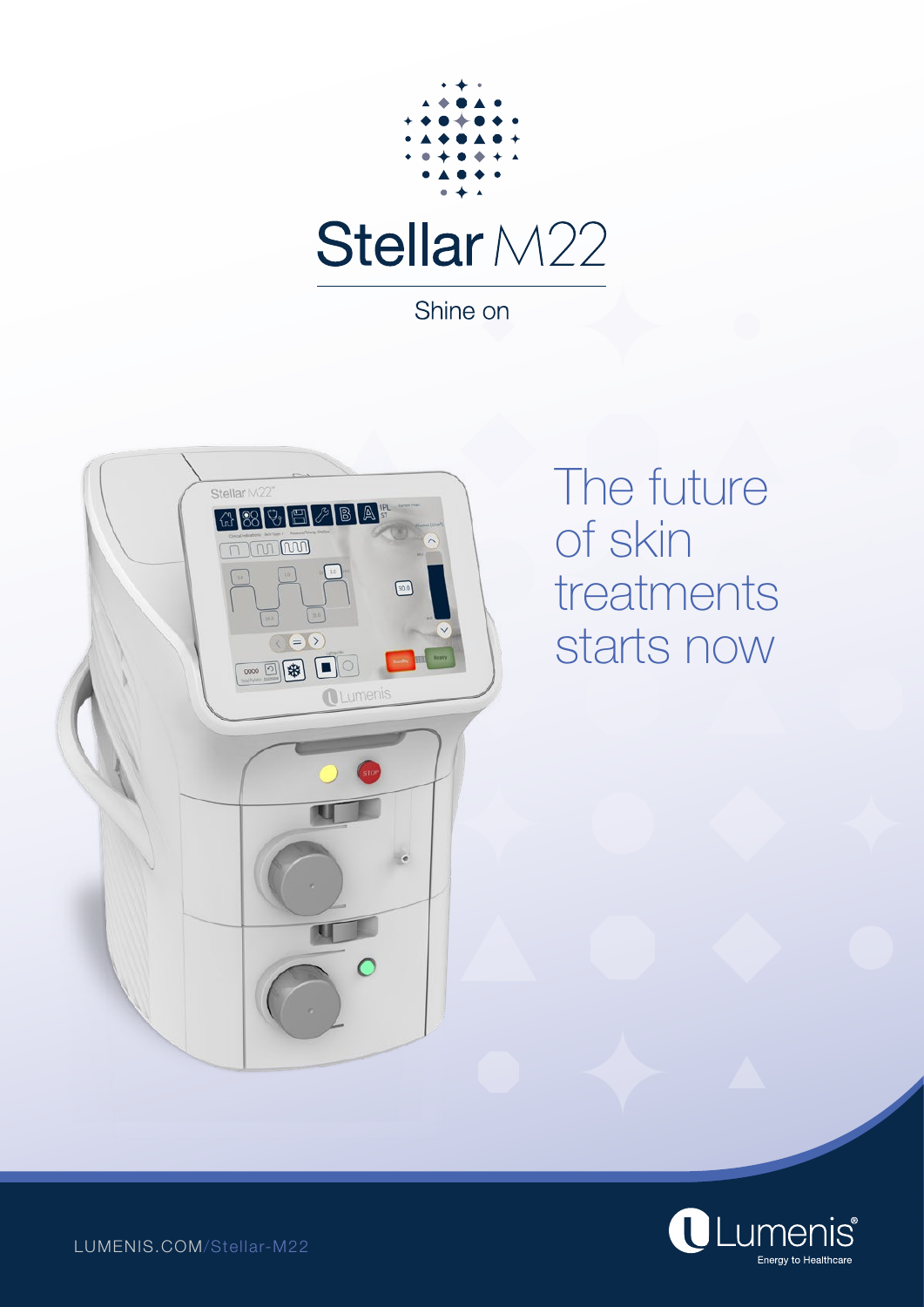# Shine brightly

There are as many people as there are stars in the sky. Each one different. Each one special.

For anyone on the planet, the Stellar M22TM can change their world.

With their skin rejuvenated to the best it can be, they will feel good, they will feel confident. They will feel like a star.

Shine on.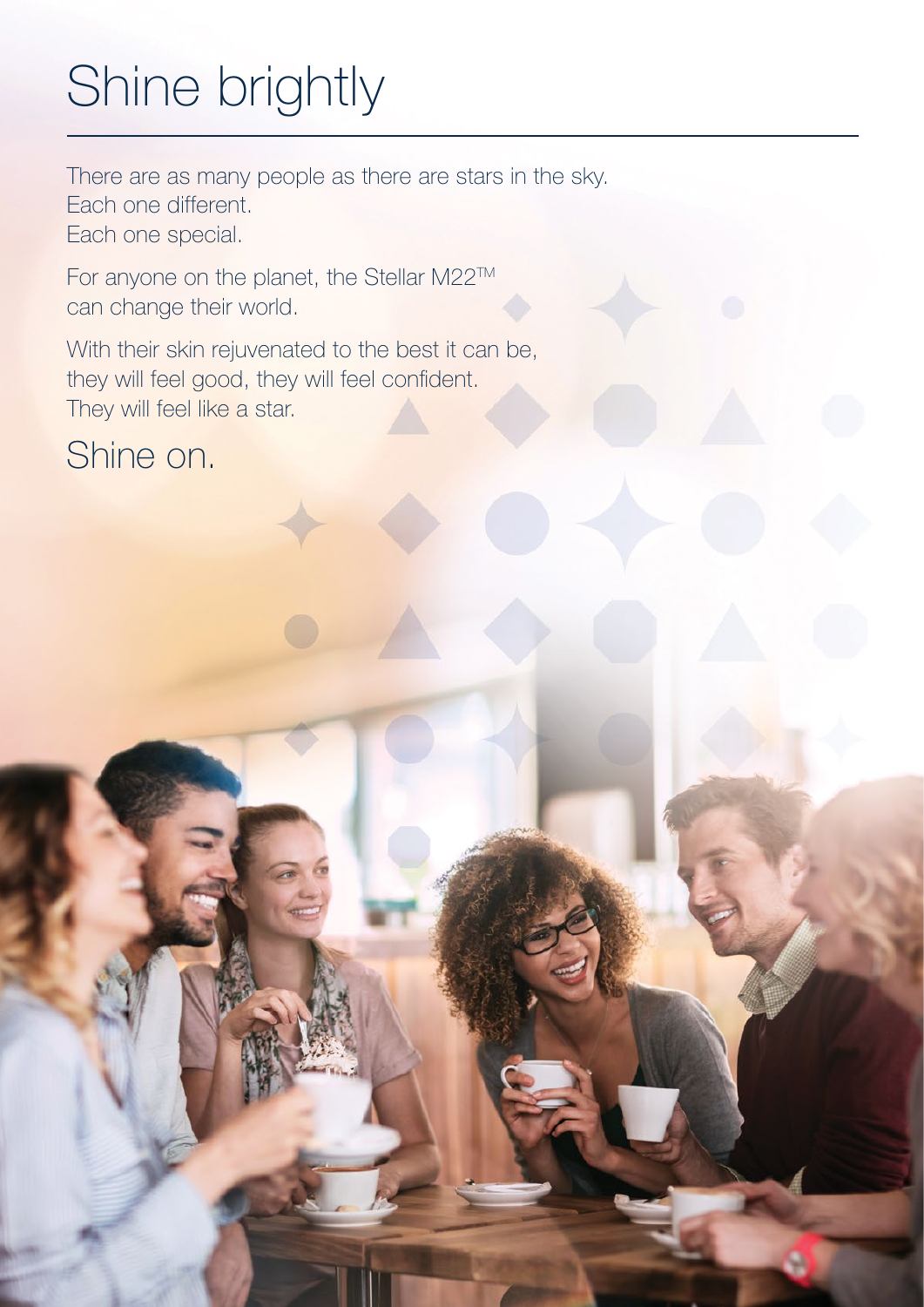# With the Stellar M22, the sky is the limit

The Stellar M22 is a powerful modular multiapplication platform, inspired by the brightest constellation in the sky.

It enables you to safely and effectively treat different indications in different skin types, age, and gender, without the need for disposables.

The Stellar M22 will empower you to treat more patients and expand your business, creating a distinct competitive advantage for your practice.

The system is fully upgradeable, so as your business grows, the Stellar M22 can adapt and grow with it.



# Enable everyone to shine

The Stellar M22 enabling you to treat more patients and expand your business. Discover the infinite possibilities available with the Stellar M22 for these key treatments and many more:

## Photofractional™

Sequential treatment of IPL and ResurFX™ for both skin texture and tone, for overall improved skin appearance.

# Pigmentation & Tattoos

Non-invasive treatment to reduce unwanted pigmentations and tattoos.

# Textural Treatments

Fractional skin rejuvenation solution to improve skin texture.

# Vascular Lesions

Non-invasive treatment for Leg Veins, Facial Veins, Broken Capillaries, Rosacea and redness.

# Acne

A gentle IPL treatment that addresses both the p.acnes bacteria, as well as the pigmentation and redness of the skin.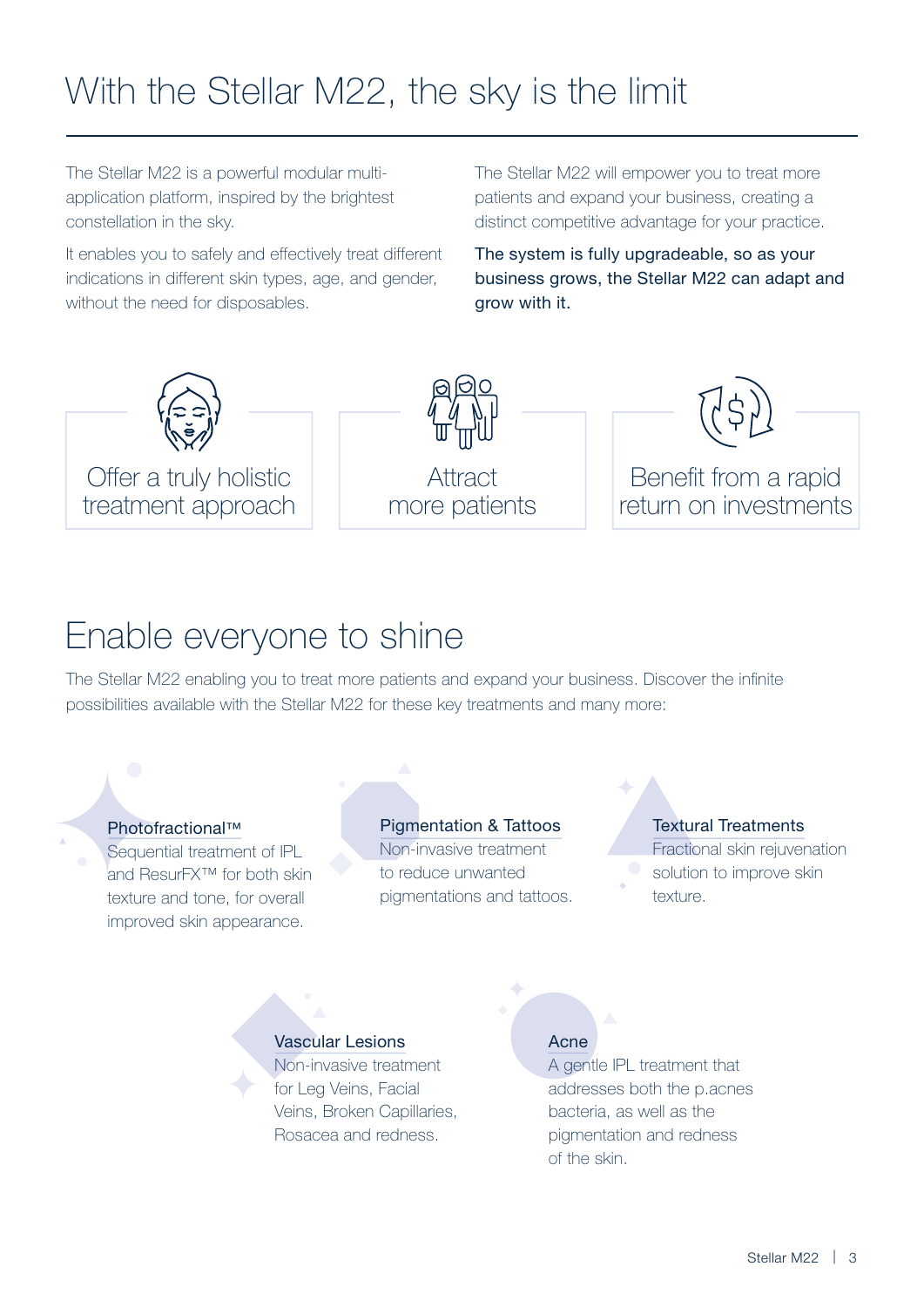# One modular system. A galaxy of treatments









### One versatile applicator to treat over 20 skin conditions and hair removal

- Treats Acne, Rosacea, Pigmented and Vascular Lesions. Also reduce age spots through photrejuvenation.
- Optimal Pulse Technology (OPT®) controls pulse shape and length.
- Multiple Sequential Pulsing (MSP™) enables a safer procedure while cooling between pulses.
- 9 ExpertFilters™, changeable in seconds.
- 3 SapphireCool™ lightguides for patient comfort through continuous contact cooling.

### Needs just one pass for effective skin resurfacing, saving time and protecting patient's skin

- The only true fractional non-ablative technology.
- State-of-the-art CoolScan™ scanner with continuous contact cooling for increased patient comfort.
- Choose from over 600 combinations of area shape, size and density for optimal treatment, whether a single lesion or the whole face.
- Easy visibility of the treatment area through the SapphireCool™ Tip window.

### For precise treatment of vascular lesions, and leg veins on all skin types

- Multiple Sequential Pulsing (MSP™) allows cooling between pulses. Reducing risk of skin damage when treating Vascular Lesions: the series of sub-pulses enables deeper penetration and an overall longer pulse duration, which is crucial during treatment.
- 3 SapphireCool™ lightguides, changeable in seconds, for patient comfort through continuous contact cooling.

#### Skin toning by treating pigmented lesions and removing dark tattoos

- Homogenous 'Top Hat' beam profile for enhanced treatment safety and efficacy.
- Single head for all Q-Switched applications.
- 7 spot sizes for customized treatments.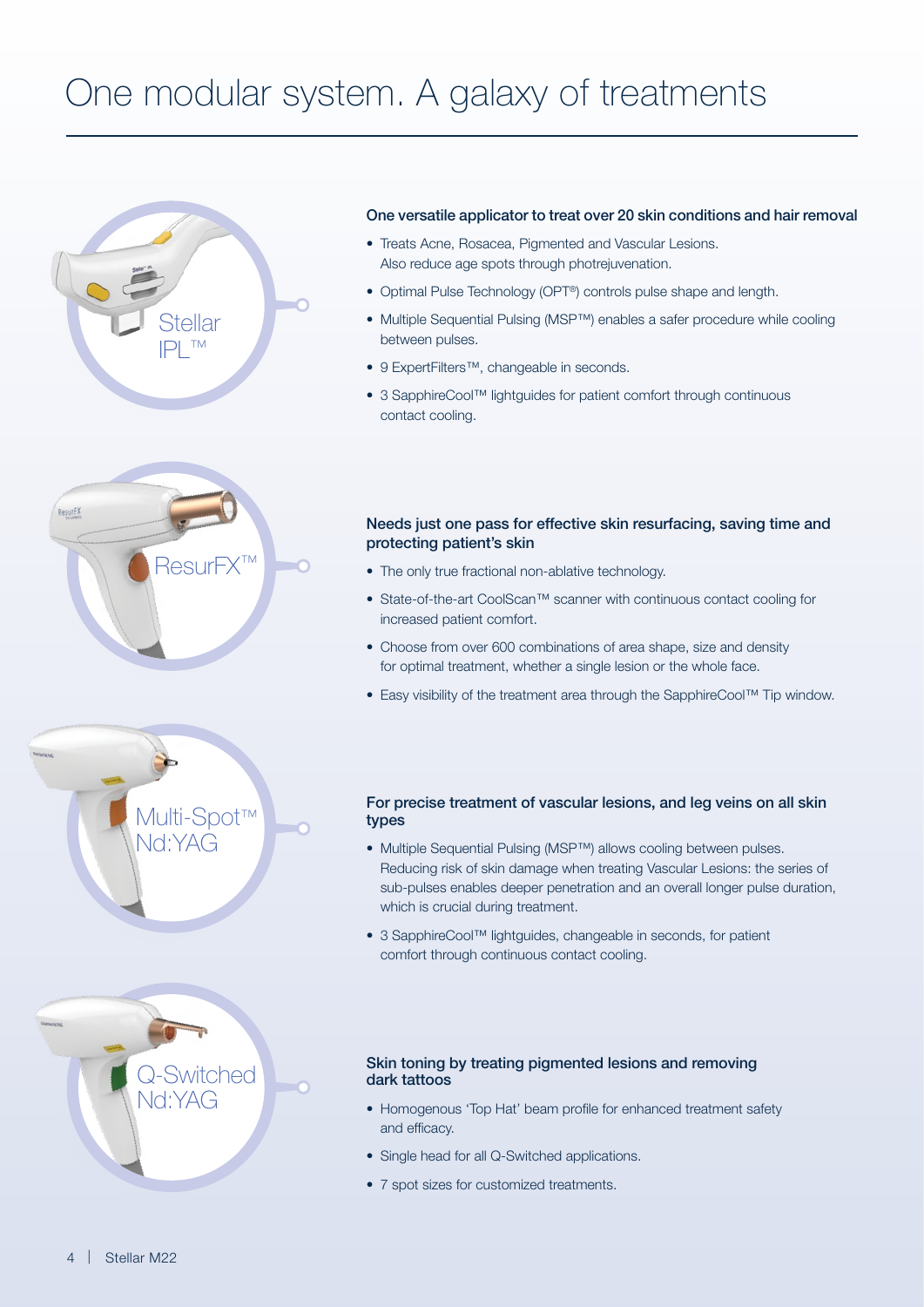# Out of this world technology

The Stellar M22 treats all skin types, with over 30 indications for use. Ability to use multiple cutting-edge technologies in the same treatment session for outstanding clinical results.

# OPT® - Optimal Pulse Technology



# The OPT® advantages:

- •High peak power, shorter pulses optimal for IPL skin treatments using photorejuvenation and the treatment of benign pigmented lesions.
- •Homogeneous power over long pulse durations.

# MSP™ - Multiple-Sequential Pulsing



# MSP™ Technology:

Multiple-Sequential Pulsing allows for cooling the skin in between pulses, reducing the chance of skin damage during treatments.

# ResurFX™ CoolScan™ Shapes

6 different shapes, with sizes and densities changeable from the user interface, allow treatment precision and control













. . . . . . . . . . . . . .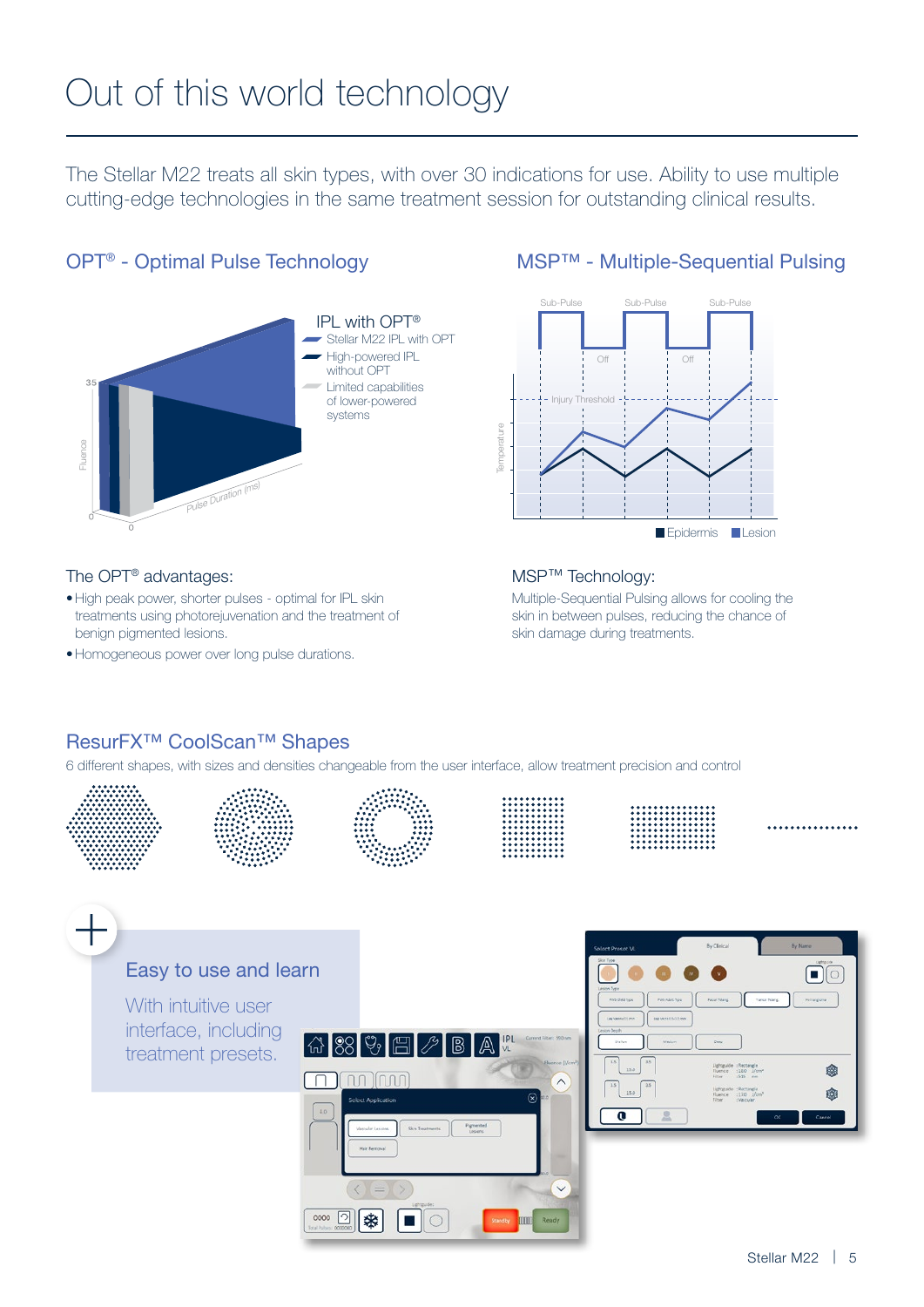# Enable everyone to shine

# We're confident in our results, so you can be too

The multi-platform capabilities of the Stellar M22 have been validated in numerous clinical studies and peer-reviewed articles. Practitioners all over the world have continuously reported high levels of patient satisfaction and repeatable results.





Acne treatment with IPL Courtesy of Li Yuanhong, MD







Skin resurfacing with ResurFX Courtesy of Matteo Tretti Clementoni, MD

Before After





Leg veins treatment with Nd:YAG Courtesy of Jose Miguel Montero Garcia, MD

Before **After** 



Vascular treatment with IPL Courtesy of Matteo Tretti Clementoni, MD

Before After







Rosacea treatment with IPL Courtesy of Gilly Munavalli, MD



Before After



Photofractional™ treatment with IPL & ResurFX Courtesy of Matteo Tretti Clementoni, MD

#### Before After





Tattoo removal with Nd:YAG Q-Switched Courtesy of Michael Oeser, MD

*When I think about purchasing a new device, I think about the ROI, and how quickly I'm going to be able to pay for the device... And I was happy to see that we paid for the device in just few months, which I think is unbelievable!*

Melanie D. Palm, MD, MBA

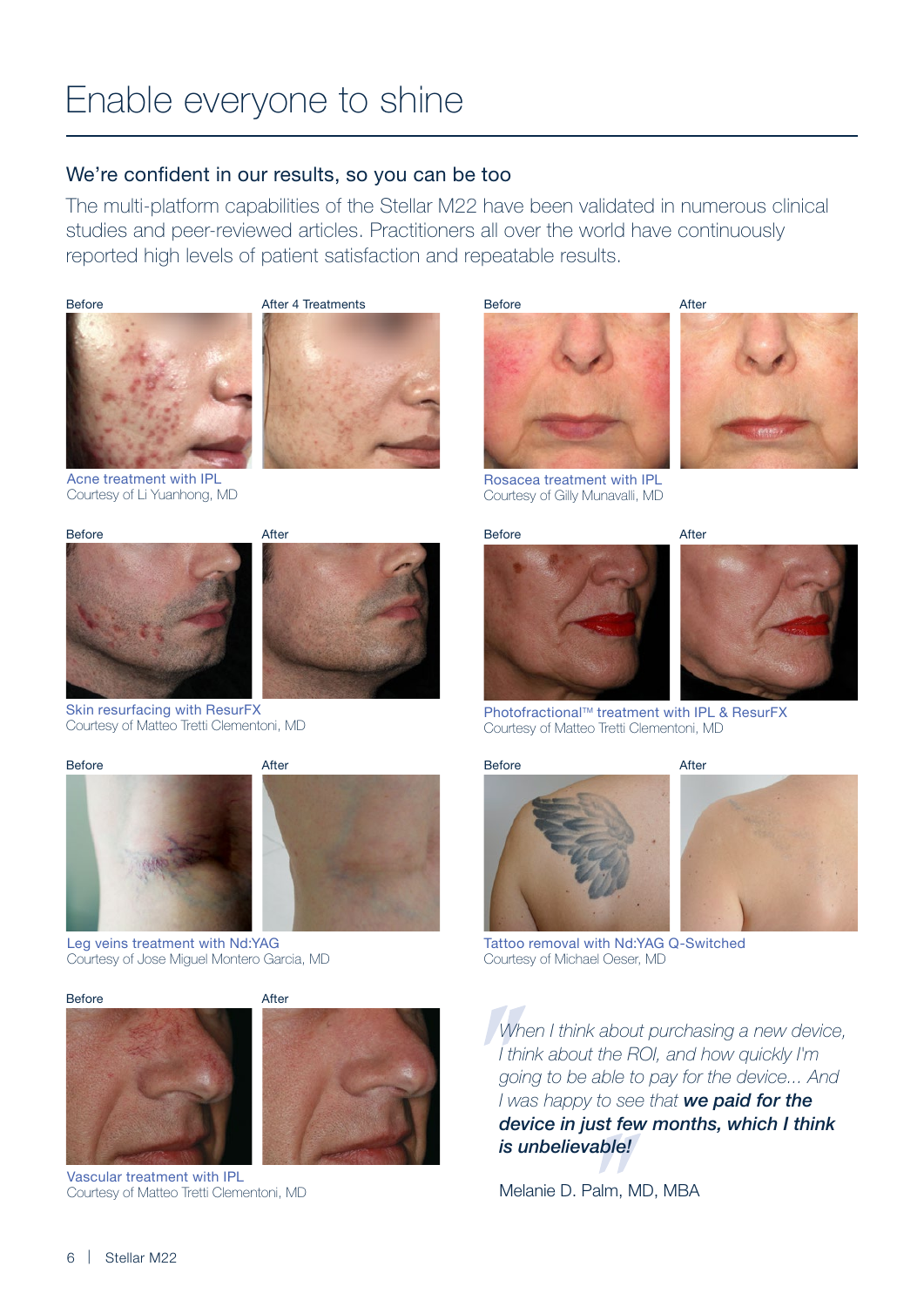# Your journey with Lumenis has just begun

We want your business to grow with Lumenis. That's why we have put together a support package that begins with the first conversation and will stay with you as your business begins to see the benefits. We provide a support package which ensures that you have all the training you need and receive the most up to date clinical materials. Our direct to consumer marketing activities support the brand, keeping Stellar M22 the treatment of choice when it comes to laser and light skin treatment.

### Lumenis Practice Locator

Thousands of patients search for treatment providers every month. Help them find your clinic by registering your practice on the Lumenis Practice Locator. We run campaigns through influencers, social media and viral videos to promote this directory.

#### Lumenis online

Consumers have many questions about aesthetic. Our patientfacing websites will give them the re-assurance and confidence they need to move forward with the treatments.

 $\overline{000}$ 

### Team Training

We install the system and train your staff, so that you are able to assess skin types and conditions, creating the perfect treatment plan for each individual patient.

Our expert clinical training means they will handle consultations and treatments with confidence.



### Your Most Valuable Resource

Your dedicated representative is an email, text, or phone call away. We want you to feel part of the Lumenis family, so please feel free to contact us any time. We'll always do our best to get back to you within 24 hours.

#### Brand Your Clinic

As a Lumenis client you will have access to the Lumenis Physician Portal. Here, you can find materials such as brochures and posters. You will also have access to a wealth of clinical and product information.

#### Extensive Service Network

We are committed to providing high quality, comprehensive service for medical equipment repair and maintenance. Lumenis service provides you with peace of mind, so you can focus on patient care, rather than on the equipment.